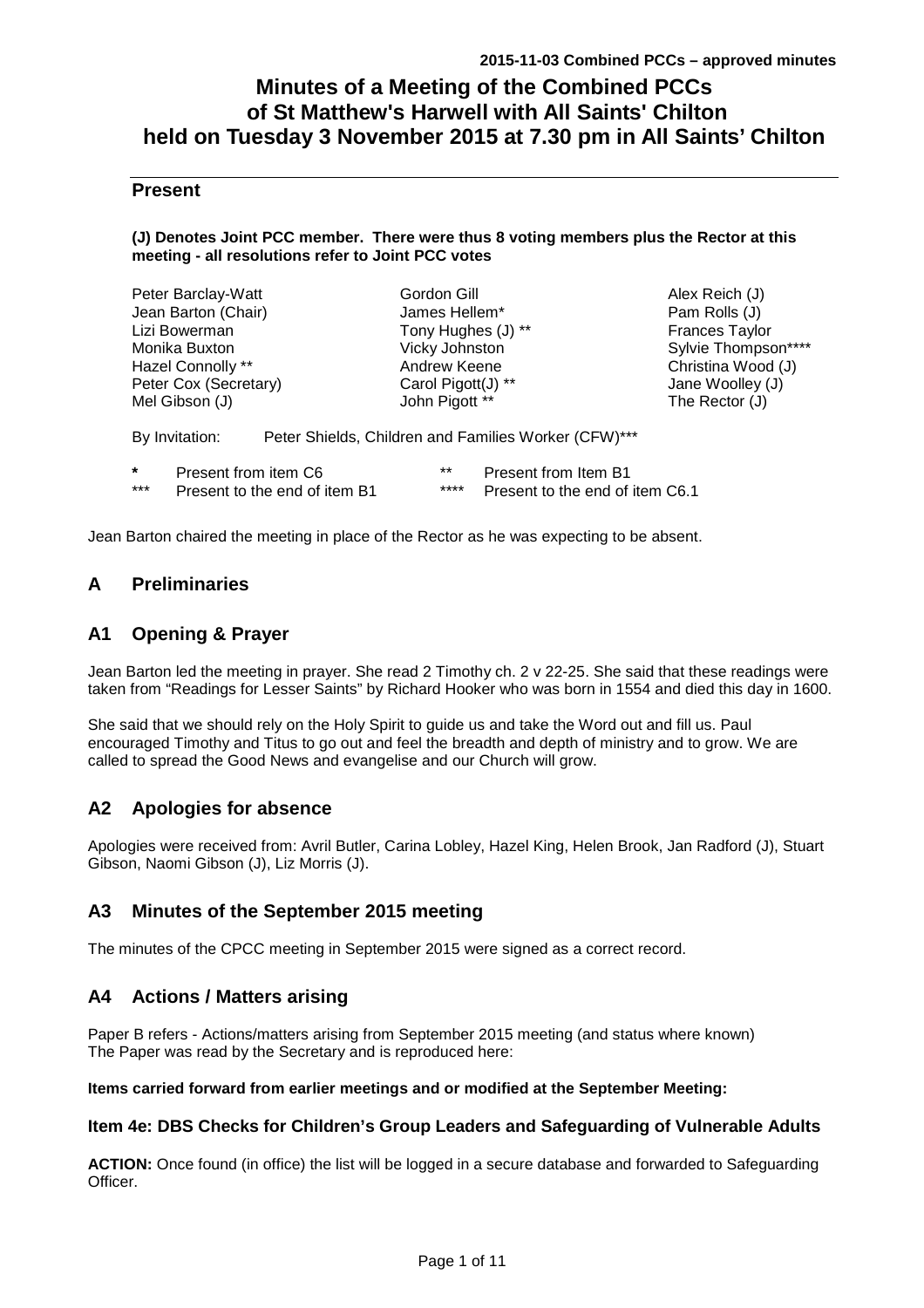#### **2015-11-03 Combined PCCs – approved minutes**

**STATUS:** The Rector reports that he and the Church Administrator are planning to modify the structure of the member records in the database to be able to record this information. They have not yet had a chance to look at this, but it is on the agenda, along with other database-related matters. It is in hand.

#### **Item B4 World Mission**

**ACTION:** Rector and Church Administrator to clarify in the Newsletters that the new World Mission Group is in addition to the old Mission Prayer Group which is continuing.

**STATUS**: The Rector said that this would be included with a World Mission update. It was stated that the words "new" and "old" should not be used.

#### **C 3.2 Safeguarding Good Practice Guides / Safeguarding of Vulnerable Adults**

**ACTION:** Safeguarding Process Flowchart to be produced,

**STATUS:** In hand**.** 

#### **C 5.1 Progress on Modified Terms of Reference**

**ACTION:** In advance of the next JPC meeting, Rector to talk to the relevant sub-committee chairs and to email JPCC members to ask for any comments on the TORs. Revised TORs on Church Website for CPCC review.

**STATUS:** Postponed from August to November 2015 meeting, Item on November 2015 agenda

#### **C6 Governance and Reducing the Burden of PCC Meetings**

#### **ACTION:** Joint Budget proposal

**ACTION**: Specific responsibilities of Church Post-Holders to be worked on.

#### **There were no further updates or other matters arising.**

### **B Mission Strands**

### **B 1 Children, Youth and Families**

Two papers refer:

Paper C: An update on the previous quarter and developments pending for the next quarter. Paper C Plus: Paper C with notes.

The Children and Families Worker talked through various aspects of the paper, including Sunday provision for children, Fledgelings, Schools and Community events.

The CFW said that the Update for Previous Quarter section in this paper is the previous quarter's plans (as considered at the September meeting) updated with the progress so far. He has added a new Developments pending for Next Quarter section. Items coloured green are completed, yellow items are in progress and red items were not done and carried forward.

#### **Update report for Previous Quarter**

#### **Sunday Provision**

- Things are happening incrementally. Pathfinders had just started at the last meeting; there is a full team of 3 leaders now.
- Youth Fellowship has organic growth and uptake. 8 attend from Holiday Club. There is a new female leader. Attendance has jumped from 3 to 35.

#### **Fledgelings**

• A leader has stepped down. The leaders are introducing more Christian content as See and Know at Harwell and Chilton Fields. Parents' comments have been positive and they like the structure and formality. It is simpler as it is the same program for both groups. The work will be developed into the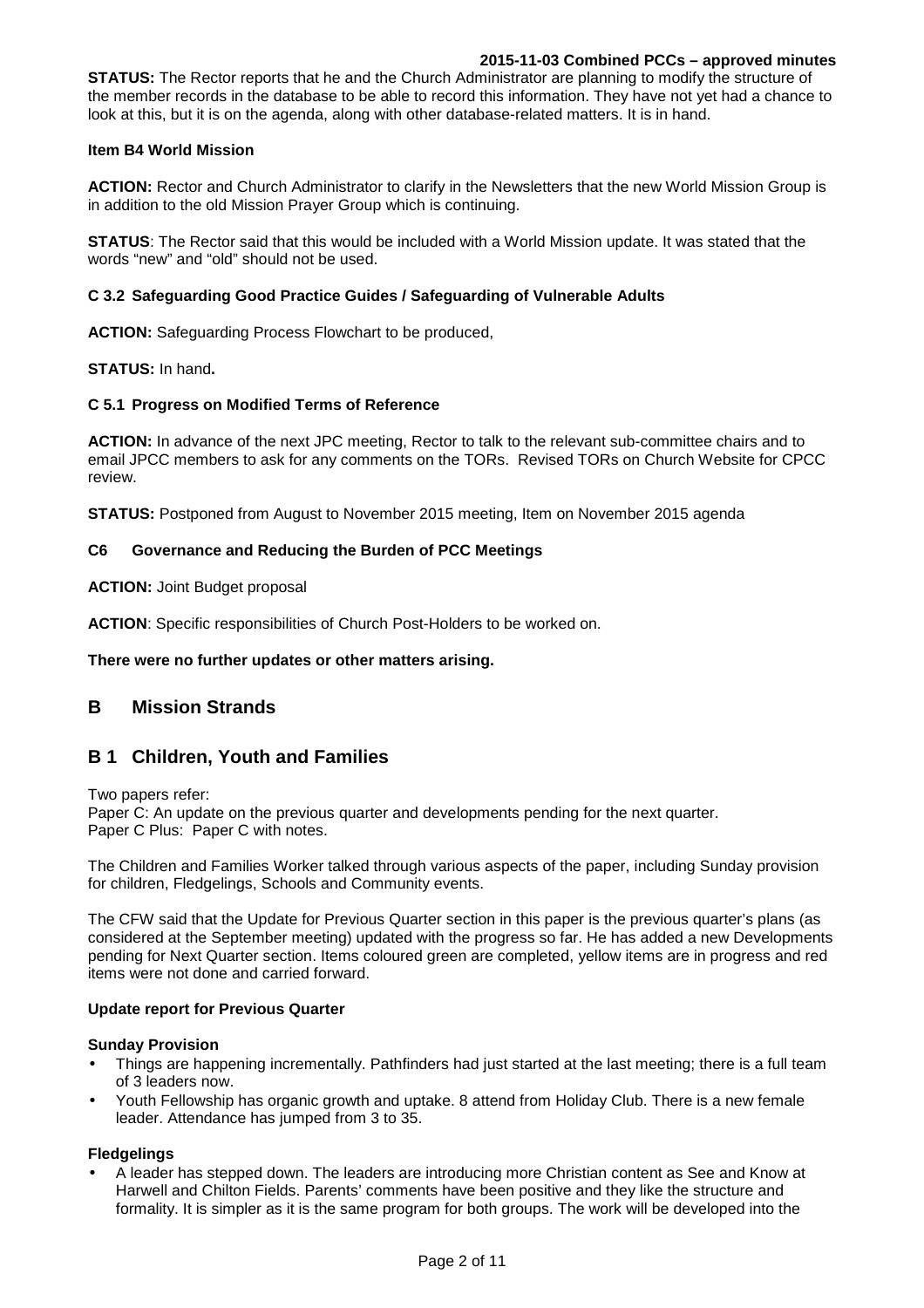whole pre-school ministry. It will involve the work of Jane Woolley and others with new and expectant mothers.

#### **Schools**

• There was a Harvest event at Harwell Primary School but not Chilton Primary School. There were meetings last week with the two head teachers. There will be regular assemblies and festivals - these will integrate with their curriculum e.g. at Christmas and Easter with the School's creative writing and community sports etc. Education is good for the community and Church and benefits the church and schools. Harwell Primary School has booked prayer spaces again.

#### **Community Events**

- Alpha Male The first meeting was last night. They hoped for 16 to attend but 12 attended, all of whom have booked and paid for 6 weeks, which is encouraging. Two attendees have no church contact and another 4-5 are on the church fringe and attend occasionally.
- Lads and Dadsto encourage dads especially. Those attending saw the film "Spectre" and went to McDonalds. This was organised at short notice to build momentum after the Alpha Male course and. Though texts were sent to the dads, attendance was not what was hoped for. It was suggested that the texts should go to the mums as well in future.
- Harvestservices and schools event were held. There was nothing held for Halloween.

#### **Other Admin and Miscellaneous**

- Communications still requires development. The Lads and Dads event was dependant on communication. The CFW currently uses text messaging as the main method with others including Facebook, he will make this more systematic.
- The re order of the Office Space is in hand.

#### **Developments Pending for Next Quarter**

A lot has been carried forward.

#### **Sunday Provision**

- Christmas events the schools are involved.
- Youth Fellowship is going well.

If there are any comments or suggestions please let the CFW know. He thanked the team of people who made all of this happen and the Combined PCC for their support.

Discussion ensued and the CFW answered questions:

#### **Prayer Spaces**

These will run independently of Chilton School next year because whilst the feedback was generally good, a couple of school staff and parents objected to having any specific spiritual teaching on the premises As a result the head teacher decided that this would not go ahead next year. Rather than abandon this we will organise and run this without the school at a venue and time to be decided. We could ask the school if they wish to be involved once it is organised. [Post –meeting note: Prayer Spaces is now going ahead at Chilton School]

#### **Advent Doors**

Hosts are needed. This was run last year in Chilton and the CFW hopes that people will want to be involved again this year and in Harwell. It is a big investment of time. A couple of meeting attendees volunteered to host.

#### **Communication to the Church Membership**

- It was suggested that the CFW should give updates to the wider church membership of all of the Children and Families work that is going on in the Benefice. This could be via occasional updates on the notice board or 5 minute briefings in services. A lot of people are very supportive and contribute to the work who may lose touch with all that is going on.
- The Church administrator said that there were CFW items in the Service sheet most weeks but they are mainly appeals for help.
- It was suggested that as the CFW is nearly half way through his contract, he could email a report to all who are financially supporting the Children and Families work. This could be submitted to the Rector and distributed by the Stewardship Group (which holds the confidential contact details for the supporters).
- It was suggested that the report for 2015 annual calendar year to be presented to the Church annual meeting in March or April could also be used for this purpose.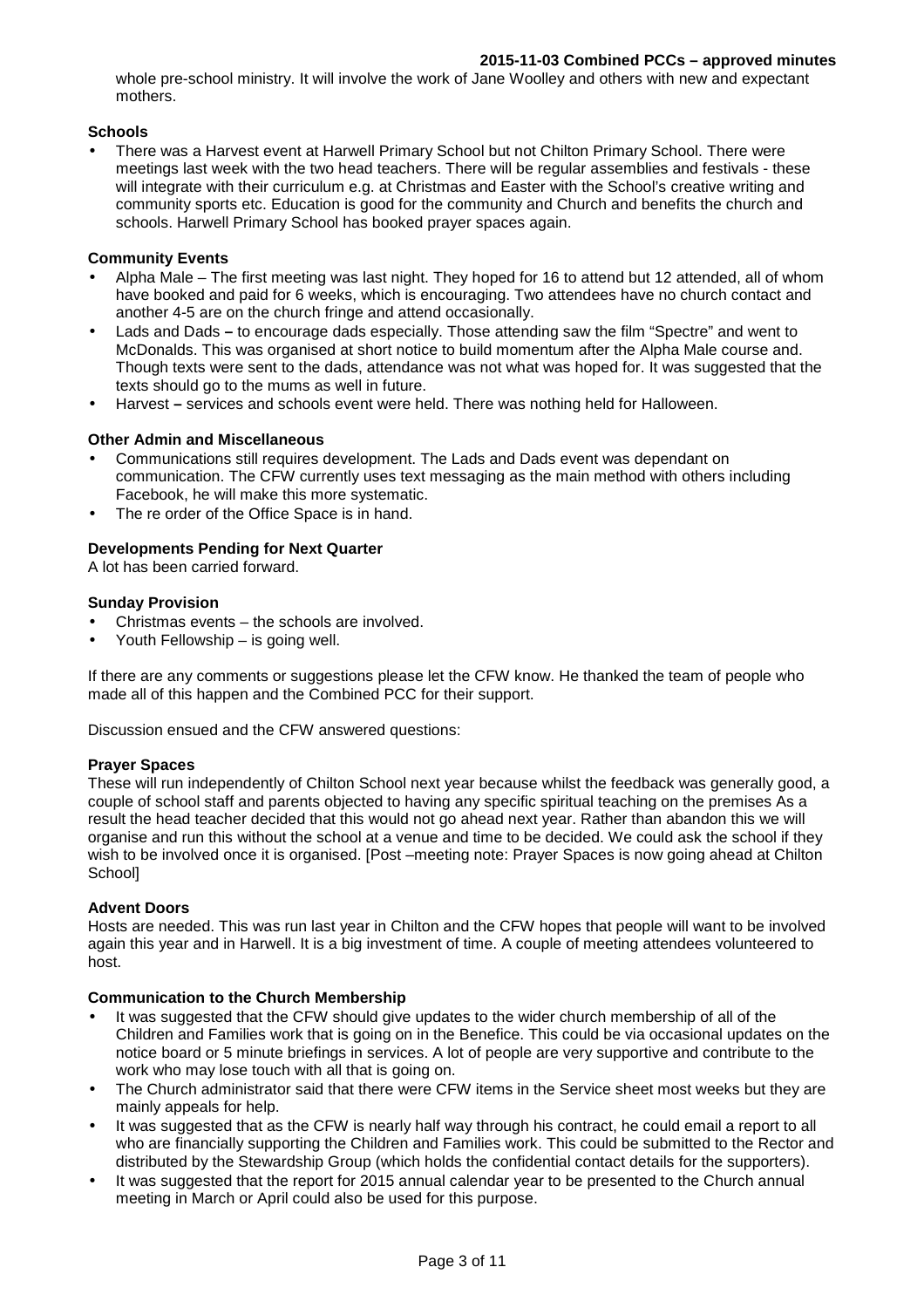#### **2015-11-03 Combined PCCs – approved minutes**

The CFW agreed that there should be "in house" communication. He occasionally sends an email to those on the Benefice email list. It is ad hoc at the moment and needs to be more systematic.

The CFW concluded by stating that this time last year he presented the proposals for Children and Families Work in the Benefice. It is quite encouraging to see that progress has been made on most of the proposals. A few proposals have fallen away or we have decided not to run them. There was also an evening presentation to the congregation last year in Chilton Village Hall. It would be interesting for them to see the progress since then.

The Chair thanked the CFW. He and this work are in our thoughts and prayers. The CFW asked for prayer for money and people.

## **B 2 Evangelism and Discipleship of Adults**

#### **B 2.1 Home Groups**

Jean Barton reported:

She has recommended the book "My Beloved Son" by Bishop Michael Baughen for Advent. It has daily studies and readings and weekly sessions for small groups.

#### **B 2.2 Marriage Course**

Jean Barton reported and answered questions:

Four couples attended and the course was very well received. They are due to marry next year. Invitations were also sent other couples due to marry. There are no courses scheduled yet for next year.

#### **B 2.3 Alpha Course**

The Rector reported and answered questions:

A new format and condensed Alpha course called "Alpha Male" is under way as reported by the CFW. He is encouraged by this to run another type of Alpha course next term.

The previous Alpha course was not quite finished during term time so a sub-set of the attendees finished it during August.

#### **B 2.4 Responding to Poverty**

#### **B 2.4.1 Christians Against Poverty (CAP) Money Courses**

Paper L refers: Report on the courses run so far, follow up and training of coaches.

Carol Pigott reported and answered questions: Three people from the churches signed up to the first course as guinea pigs and the second course had one person from church and two who don't attend church, all got a lot from it.

The courses are over 3 weeks with a two week gap for the participants to carry out the homework, followed by a final review session. The final review session for the previous course is run in the 2 week gap of the next course. There will be more courses on dates to be announced and a review session for the last course.

The Chair thanked all who participated and ran the courses. It is good to hear people find it helpful.

#### **B 2.4.2 Community Bank**

Paper D refers: Launch, bank operations, and services available.

The Rector reported that the bank has been launched. Committee members should note the third paragraph inviting organisations to save with the bank. He suggested that the parishes could invest in the bank – something for the PCC Treasurers to consider.

Lizi Bowerman said that individuals and youngsters could also invest in the bank. Savings for the under 16s is a good idea; you can't start saving too soon.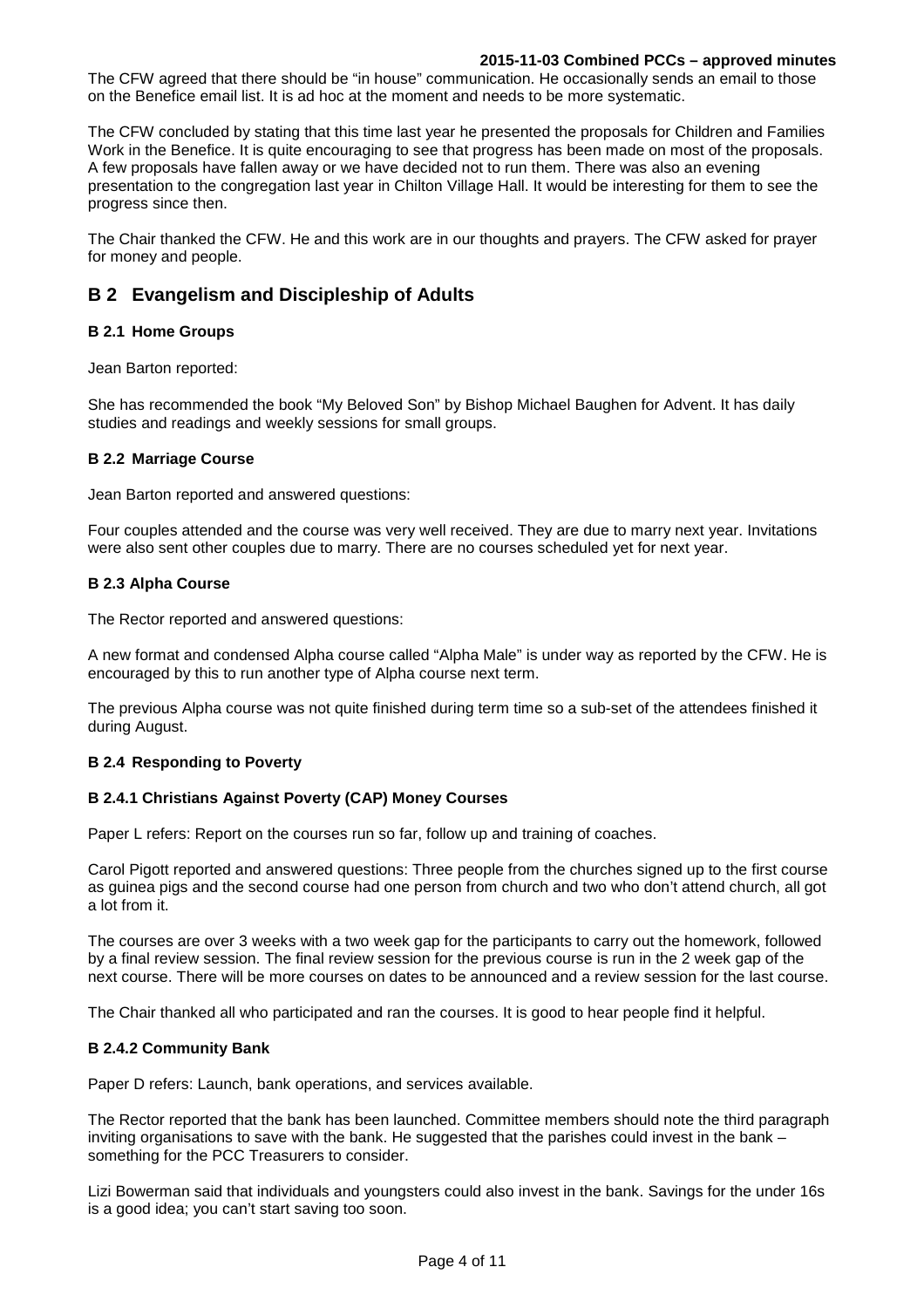Discussion ensued and Lizi Bowerman answered questions

- It was suggested that our and other parishes' CAP Money courses could be promoted through the Community Bank web site as the clientele for the bank may be interested in the CAP Money courses and the Food Bank. Lizi Bowerman said that this is possible.
- It was also suggested that the CAP Money courses are promoted at the Job Centre.
- It was asked if the Community Bank was accessible online only or if there was a postal option. Lizi Bowerman said that it could be accessed via SOHA or CAB. St. Matthews could become an access point but it would need volunteers to man it.

#### **B 2.4.3 CAP Debt Help Centre**

The Rector reported that discussions are still ongoing to bring a centre to this end of the Deanery.

#### **B 2.4.4 Didcot Emergency Food Bank**

No report.

### **B 3 Pastoral Care**

Paper E refers: Update on visiting teams, Generation Gold and leader's courses.

Pam Rolls highlighted some aspects of the report:

#### **Visiting Teams**

The teams need to recruit more pastoral care team members as some have had to stop recently. A joint meeting of the two teams will be held to see how the work will move forward. It was good to see that two new team members were recruited.

#### **Generation Gold**

The next Service will be on 14<sup>th</sup> December in St. Matthew's Church. Fliers will be produced.

#### **Befriending Death Course**

Pam Rolls and Vicky Johnston attended this course. It included supporting people who have been bereaved or are dying and how to make them aware of God's love for them. Anyone interested should talk to Pam Rolls.

Pam Rolls concluded by thanking all for their prayers.

The Chair thanked Pam Rolls for her work, and asked for prayer for the team, it is not easy to cover two parishes.

#### **B 4 World Mission**

Paper F refers: Recent focus on missions and ideas of how to communicate missionary partners and possible visit of Christine Perkins.

The Chair thanked Helen Brook for her report – the committee notes the aims of publicising the mission partners. Discussion ensued:

- It was good to see the calendar for the monthly mission focus.
- This was drawn up a couple of years ago by the previous group and has featured in the Broadsheet and notice sheets.
- One of the mission partner speakers gave a good talk to the Scramblers children's group. If the speaker is amenable they could talk to the children's groups and Youth Fellowship as well as the adult groups.

### **B 5 Worship Services**

#### **B 5.1 Possible Change to Services at All Saint's**

The Rector reported:

Two focus groups have been held at All Saint's. A notice has been published in the Broadsheet inviting the wider community to feed in to the decision making process. There are further opportunities for input at the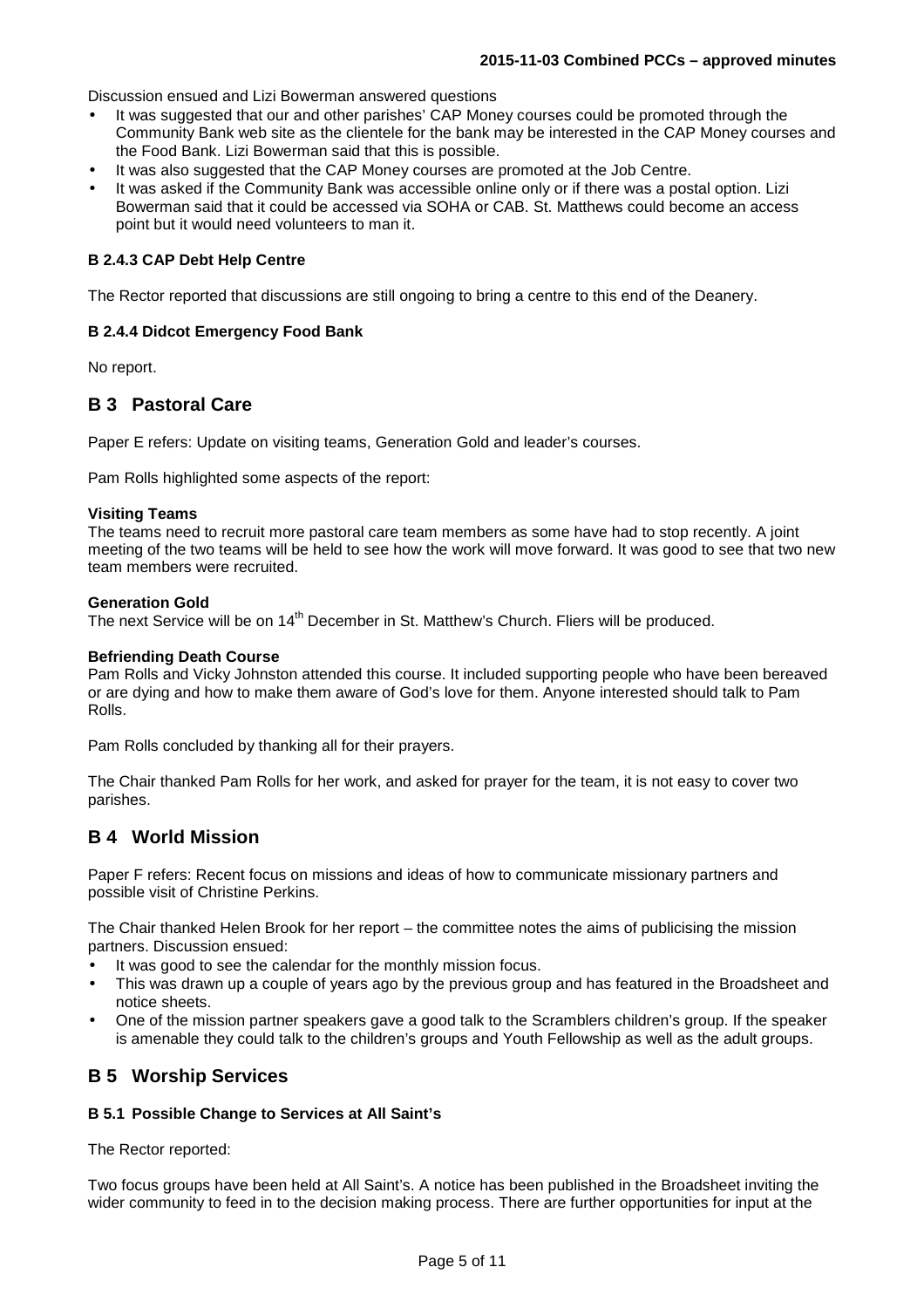charity market and online. Once completed the All Saints' PCC will hold an extraordinary meeting in January to discuss the matter further.

## **C Facilitation and Partnership**

### **C 1 Communications and Operations**

#### **C 1.1 Progress Report**

Paper G refers: Communications Report September 2015 including progress since the last meeting.

Vicky Johnston highlighted some points in the report:

#### **Young People Broadsheet Editing**

At the Broadsheet delivers' meeting it was suggested that a group of young people could have training to put an edition of the broadsheet together. It would be good to go on their CVs. Liz Roberts recommended a trainer who can give two days training at half term for £500. The children attending could pay £20 each. The Children and Families Worker has stated that there are about 12 children in year 9 to 11 so there would be a balance of £300 to come from the PCCs. (See more on this subject under the discussion/questions section below.)

#### **Mobile Friendly Web Site**

This new version of the web site has been launched, mentioned in the Broadsheet and notice sheets.

#### **New Communities Forum**

At the forum it was explained that the church is very important and good at building communities and it is important for churches to have a presence in them. This will take some planning as there are a lot of "welcomes" in the future.

#### **Mission Statement**

The Communications team is looking at how to communicate the mission statement. It could be set up as branding so that it follows through all communications.

Discussion ensued and Vicky Johnston answered questions:

- The Harwell Welcome Leaflet is ready. The Rector said that he had taken all of the available copies for visits to Talbot Close.
- It was suggested that a slip is put in for the Broadsheet deliverers that the packs are available and where to get more copies.
- The Chilton Welcome Pack was updated for the Chilton Fields development. It was suggested that additional literature be produced that is aimed at young families. The Rector said that the leaflets are up to date now though things change.
- It was stated that it is a good idea to involve young people in the Broadsheet. Vicky Johnston said that the CFW is happy with this.
- There was discussion about funding for the Broadsheet editing course and it was suggested that there should be a minimum number on the course for it to run so that the parishes are not paying more than £300. It was suggested that the minimum number is 10 attendees. People should commit early. Vicky Johnston agreed. There were no objections to this.
- The Christmas Cards for delivery to all houses in the Benefice are now being designed. There will be a different design for each parish.
- The Rector said that Vicky Johnston has recently moved house to live in Harwell.

The Chair thanked Vicky Johnston for her work. She said that she will have been in the role for a year in January.

### **C 2 Stewardship and Finances**

#### **C 2.1 and C 2.2 Stewardship Report and CFW Funding**

Paper H refers: Stewardship committee meeting to be held in November considering the impact of Parish share changes and loss of regular donors not being made up.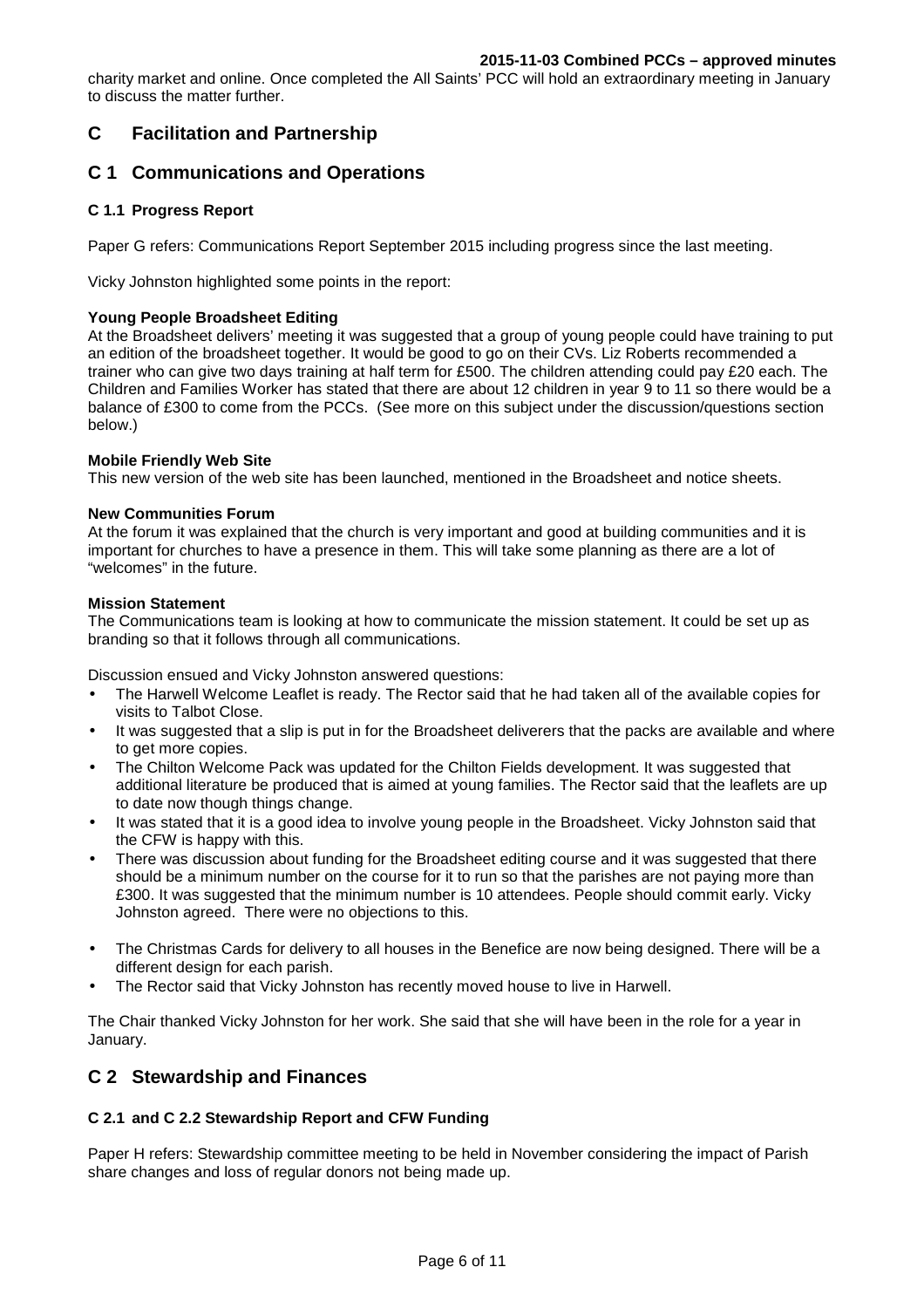#### Peter Barclay-Watt reported:

The finances are in quite a challenging position. The current situation for Harwell is a projected deficit of £6,000 to £7,000 at the end of the year. Some regular donors have had changes in circumstances such as moving away and they are no longer donating. They have not yet been replaced.

Also the level of the parish share for the next three years was considered at the Deanery Standing Committee Meeting last night. It was agreed that the Benefice would cover the direct clergy costs and Diocesan 'support' and 'Church for the Future' costs according to a formula that attempts to estimate ability to pay using electoral roll, average service attendance and affluence of the area..

The Deanery figures for parish share are £67,600 in 2015, £69,628 for 2016, £72,000 in 2017 and £75,000 in 2018. Peter Barclay-Watt (who attended as a guest) and Gordon Gill abstained as we can't agree to meet a 4% increase in two years though we want to play our part. If we fall below meeting our share we are deemed to be failing but we are heavily subsidising other parishes in the Deanery.

The Deanery is aware of the funding of the Children and Families worker being part of mission. It is challenging as Peter Shields is one and a half years through his contract and a review is due in less than two years time and there are other projects to fund. How do we communicate this to the congregations without appearing to be always asking for money?

Discussion ensued and the Rector, Peter Barclay-Watt and Gordon Gill answered questions:

- Implementation of the new parish share is on hold as it needs unanimous agreement. There is unanimous agreement apart from our Parishes.
- Our share is going up by 8.6% to 2018. Other local parishes are paying e.g. £15,000 less and others £39,000 less.
- The proposed parish share is the absolute minimum. The Deanery is effectively charging £95 per person on the electoral role.
- The basis of covering costs has been dropped.
- The share includes Direct Clergy costs 54% including salary, training etc. The rest is support costs and Church of the Future. These last two are calculated on ability to pay.
- It was suggested that if the formula includes electoral role and if some churches are playing a game with the numbers then the formula should be reviewed. There is nothing worse than a formula being abused and exploited to some parishes' benefit when honest parishes are being penalised.
- There are a lot of issues around how to count an average Sunday attendance. Do you count people who go to three services on a Sunday three times? Some only count them once.
- There are problems where a parish has a high electoral role but low attendance and vice versa. It depends on the culture in the parish so there are variations.
- The formula is based on October attendance and highs and lows are discounted.
- Seven options were considered at last night's meeting. The Deanery will stick to the Diocesan formula, there are some problems with how it is applied but it will be consistent.
- The finance committees of Harwell and Chilton have not yet considered this but will at their November meetings.
- There is no consideration at the moment of reducing the number of stipendiary posts in the Deanery.
- It was stated that it was very correct for the two representatives to abstain.

The Chair asked if there were any objections to the representatives continuing to abstain. **No objections.** 

The Rector said that it is useful to have some direction from the Combined PCCs on this matter. The Chair said that she considers that the meeting supports this.

It was asked if we could propose an alternative to abstaining or if abstaining halts the process completely. Gordon Gill said that the Archdeacon has to be informed that the target will not be met. The 3% rebate (£8,000) will be lost. The number of stipendiary posts in the Deanery will be considered with a view to getting a sustainable financial situation. There will be another Deanery Synod this month. We had no representatives at the previous two meetings hence they attended the latest meeting.

The Rector said that it is important that our point of view on how much we can afford is considered but we are part of the Deanery and inter church relationships are also important and we may lose out too. We could refuse to agree but it will have consequences. The Deanery is expected to work as a unit. If one or two stipendiary posts are lost then it will have an impact in this Benefice.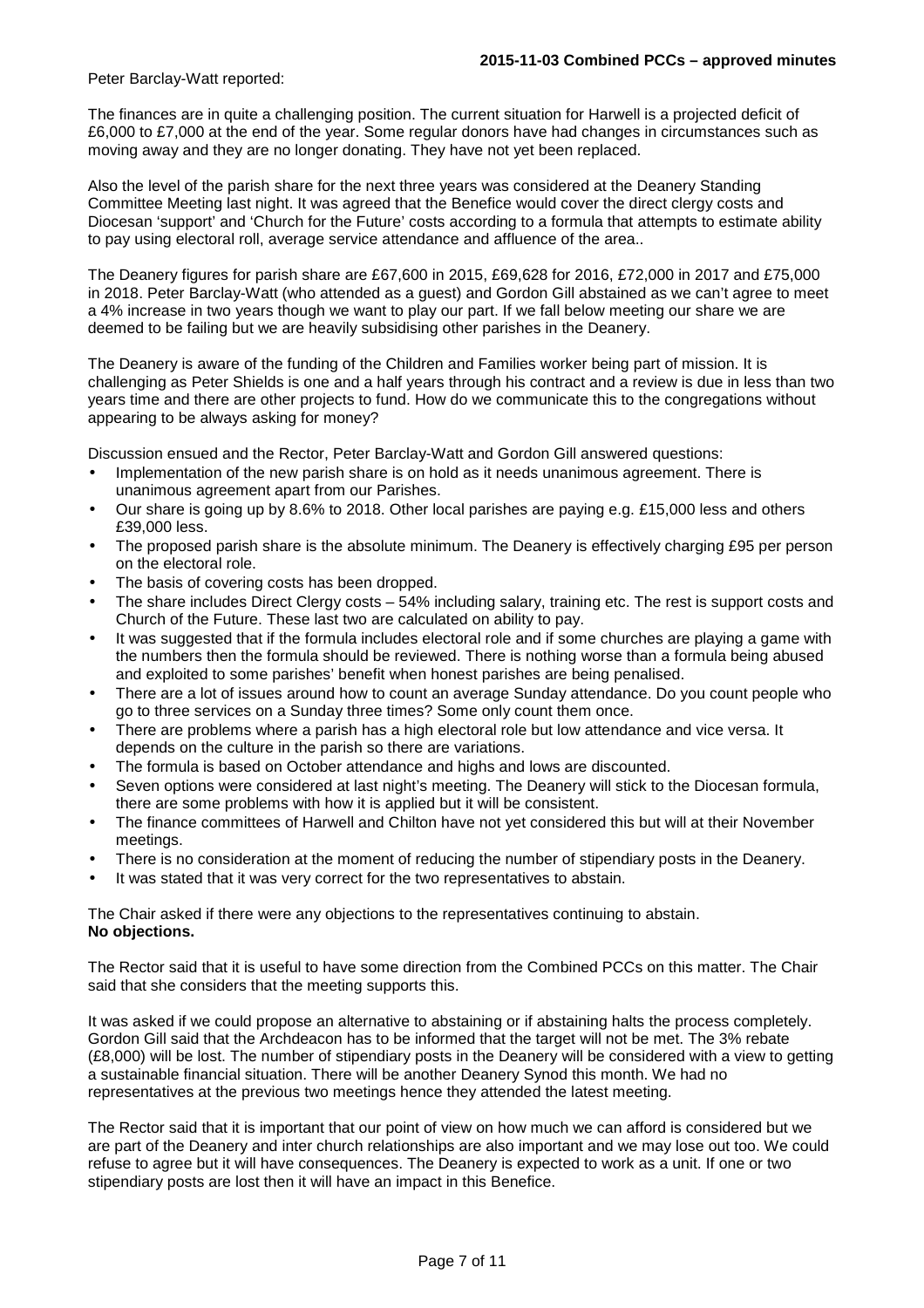#### **2015-11-03 Combined PCCs – approved minutes**

Gordon Gill suggested that the Rector may be asked to take on a third parish if stipendiary posts are lost. The boundaries are under review now and he described the possible changes. Nationally 25% of parish churches have less than 10 people attending. Some churches which are only open four times a year and for funerals could close. Do we look at this? Look at the age of the congregations; this could apply to quite a few of the local churches. If the churches close we lose their parish share. A lot of parishes decide to swap their missionary giving to mission in the Deanery i.e. put it towards their parish share to ensure we have clergy working in the Deanery. Our costs are increasing and money is already tight. The Rector said that we grow our income by growing the church.

The Chair thanked Peter Barclay-Watt for his report. She said that it needs 200 people to give £6,000 which is £30 per person per year or less than an extra £1 per week.

Peter Barclay-Watt said that an aging congregation may be considered a problem. However in the newspapers it is stated that pensionable households have a higher disposable income than working people after housing. So an aging congregation doesn't mean we can't increase our income.

The Chair said that the same applies for the CFW finances. The Rector agreed that it would be good to have a focus on this in January as it is the half way point.

#### **C 2.3 Review of Non Statutory Fees for Chilton**

Paper I refers: Background and reasoning for change in verger and bell ringing fees in Chilton, and numbers of weddings and funerals held in each parish 2013 to date.

Pam Rolls and Carol Pigott introduced this matter. Pam Rolls outlined the background, proposal and main arguments as detailed in the paper.

Discussion ensued and Pam Rolls answered questions:

- Chilton PCC has agreed to this proposal but Non Statutory Fees are reviewed by the CPCC so the matter has been referred to the CPCC.
- If the fees are not taken by the vergers can the gift aid also be claimed?
- The Chilton PCC feels that the verger fee is not an optional extra as you have to have one verger. The parish is getting a lot from the statutory fees. Chilton PCC is aware the St. Matthew's vergers donate their fees.
- The Parish will lose out financially (assuming that vergers donate their fees to the church).
- A Chilton PCC Member said that there was a Joint PCC vote at the June 2015 Combined PCC but there were not many Chilton PCC members there. Quite a lot of the Chilton vergers are happy to be unpaid. In Harwell if it is the same people all the time then possibly they should be paid. They then tend to donate their fee to the church.
- This was voted on at the Combined PCC meetings but financial matters have not been delegated from the PCCs to the CPCC so the CPCC are not in a position to disagree with the proposal. Any vote will just be a straw poll.
- The Rector said that the Combined PCC does not have any financial powers as none have been delegated. This and other matters are considered at Benefice level as a lot of what we do is done as a Benefice. A few Chilton couples have married in St. Matthew's church. He wanted the weddings page to be clear and an agreement across the Benefice but he is open for the two churches to be different. If circumstances change we may need to review this again but he is happy for this.
- The two churches charge different fees for other items.
- It would be good to have co-ordination across the churches but if this is what Chilton PCC wants to do it is solely Chilton PCC's business.
- The Rector said that it will be a bit more complicated for the funeral directors but if the vergers are happy he agrees.
- There is more organising to do including chairs and car parking to set up for a wedding in St. Matthew's church than All Saints' church. The Rector said that it takes around 4 hours of verger's time for a wedding and 2 to 3 hours for a funeral.
- The Rector said that the funeral directors will benefit (by keeping the fee) if the funeral is pre-paid.

The Chair said that she is hearing that it is Chilton PCC's responsibility to decide and asked if all present were in agreement with this.

**There was a general consensus of agreement.**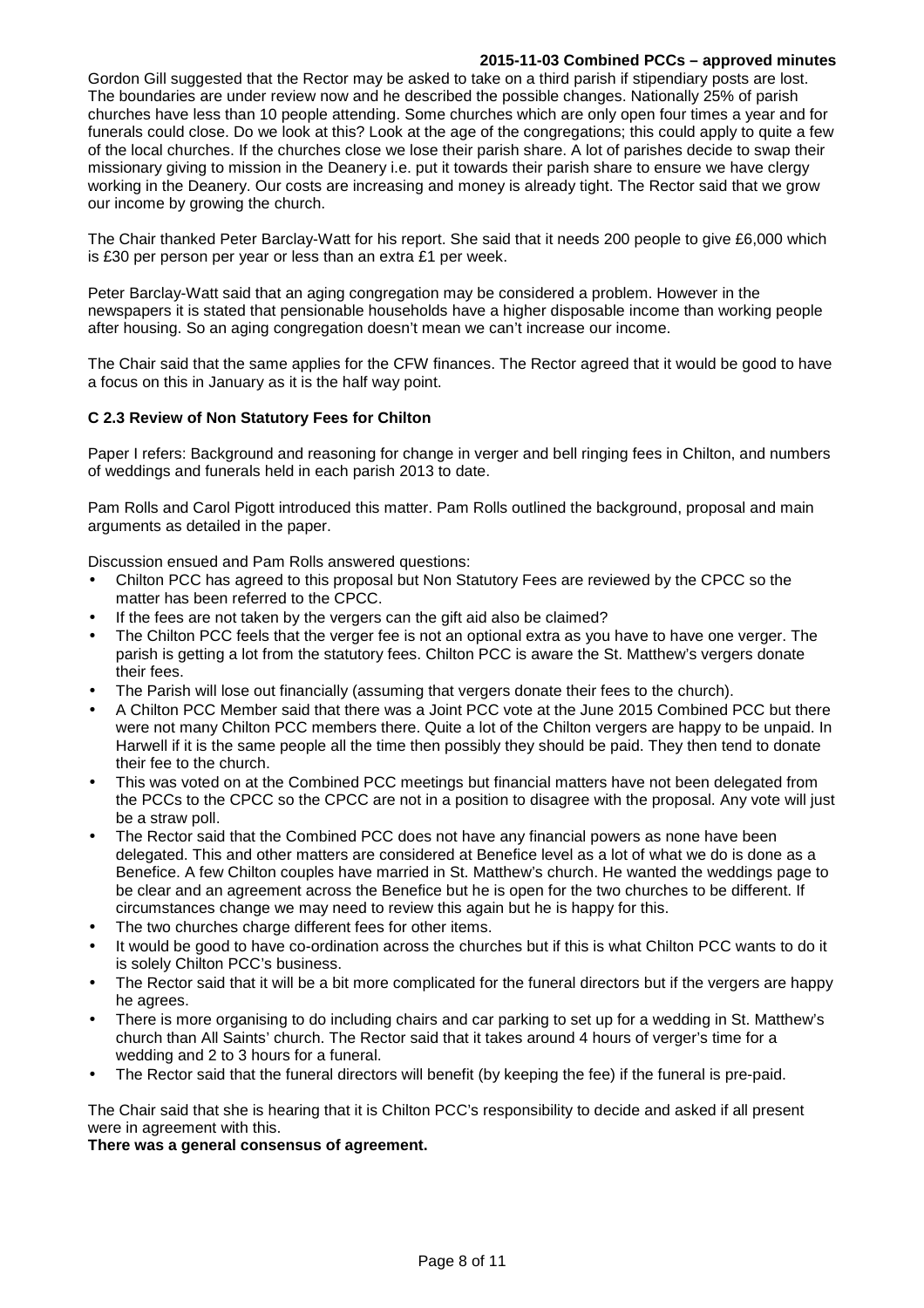## **C 3 Safeguarding**

Paper J refers: Updates on good practice guides, social media policy, training materials and monitoring return.

The Rector reported:

The paper is for information only. The Safeguarding Officer Avril Butler is consulting with the Children and Families worker to compose the required social media policy. Formal approval will be required once it is ready. Avril Butler is in correspondence with Jane Woolley on the monitoring return on compliance with the Diocesan safeguarding policy.

The Rector and Chair thanked Avril Butler for her work.

## **C 4 Staffing and Leadership**

The Rector reported:

Philip Garner, who has previously been on the Chilton PCC and sometimes preaches, has recently given up employment and is currently undertaking a South Central Ministry Training course. He is self funding.. He is keen to develop a ministry e.g. Alpha male. He is gifted in home visiting and lots of other ways. He could be a great asset and can give quite a lot of time to us. The Rector approves of this and is keen to make use of this time. He has no formal position but is active in a number of areas.

### **C 5 Terms of Reference of Sub Committees**

#### **C 5.1 Progress on Modified Terms of Reference**

The Rector reported:

This is to approve the new terms of reference. It is just a formality. The changes were discussed when the new Senior Leadership Team was established and the concept of sleeping CPCC sub committees were introduced (in which case the subcommittee was effectively comprised of just the ministry leader of the area). Also Outreach and Nurture was divided into Pastoral Care and Evangelism and Discipleship. The changes to the wording of the terms of reference for each area cover these changes.

**RESOLUTION**: Accept the modified Terms of Reference of Sub Groups. **PROPOSED: RECTOR CARRIED UNANIMOUSLY** 

### **C 6 Wider Church**

#### **C 6.1 Deanery and Great Western Park**

The Rector reported:

Rev. Mark Bodeker is now established as Community Minister to GWP as well as working at All Saints' Didcot. He has established a number of events and groups with a view to starting a "Fresh Expressions" church at the University Technical College (UTC) on Sunday evening and a Children's service.

Gordon Gill said that 70 adults and 30 children attended a "Messy Church" style Harvest service on Great Western Park. 700 children and helpers attended the Holiday club. Some of the volunteers came from other churches including ours. There may be a cafe church too. There is an appetite for a fresh expressions church. Rev. Bodeker has held three assemblies in the UTC.

The Rector continued that until now Rev. Bodeker's focus has been in the parish of All Saints' Didcot, where he is serving his curacy, and where most of the growth in GWP has occurred. Now there is GWP growth in Harwell Parish, Rev. Bodeker has formally asked for the Rector's blessing on the worship services to be held in Harwell Parish (i.e. at the UTC), which the Rector has given. Rev Bodeker has funding to the end of his Curacy. Bishop Colin thinks he can find extra funding after this but it is not guaranteed. This may become a permanent post with the church paying its way eventually.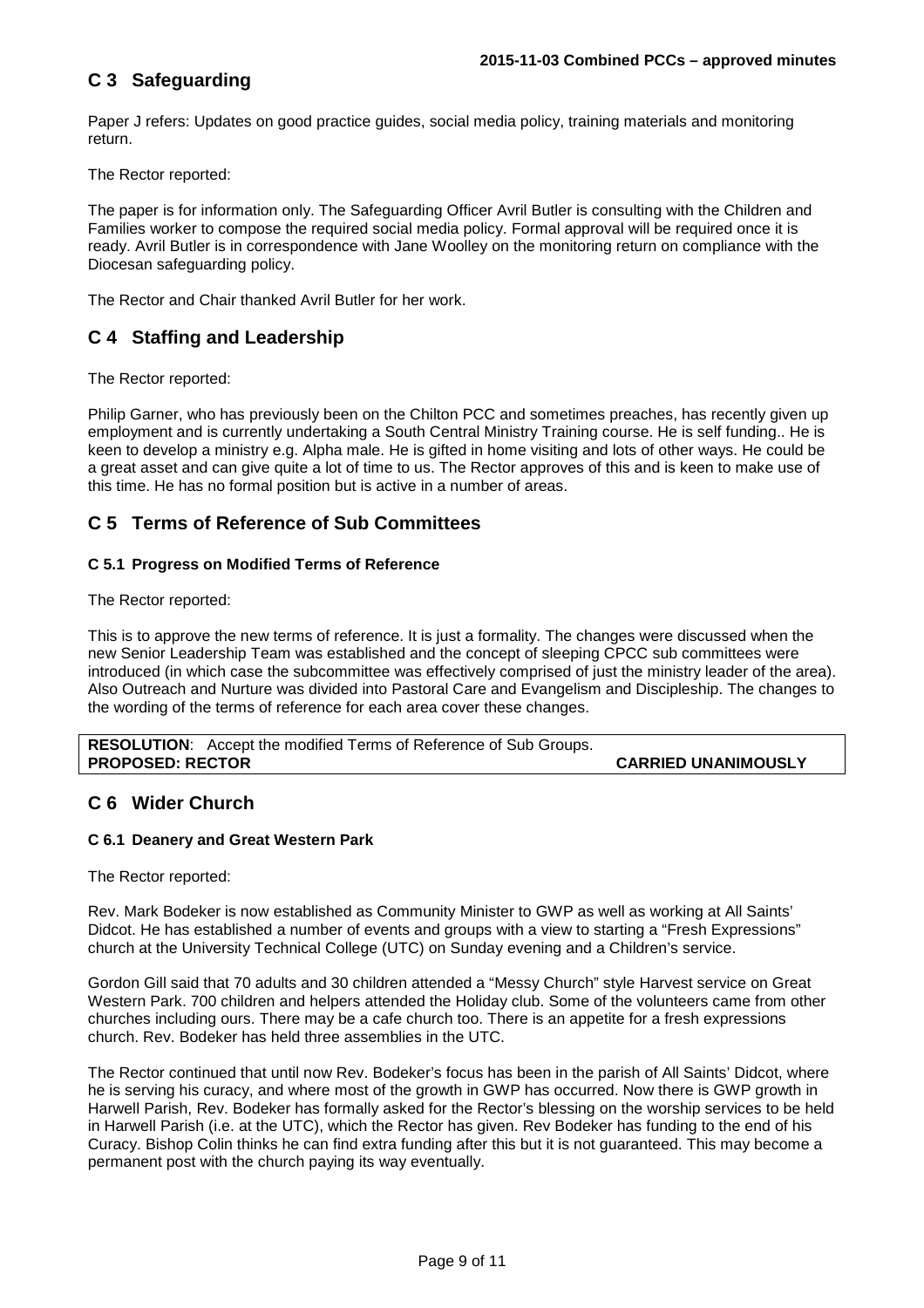See also the update on Parish Share in item C 2.1

#### Gordon Gill reported:

The Synod is in the process of getting the parish boundary changes agreed. They are different to the civic boundaries. As it stands, many of the houses around the proposed North Drive development will be in East Hendred Parish. The proposal has been passed to the Archbishop's Mission and Pastoral Committee. There is a review of Ladygrove Church becoming a parish in its own right. At the moment it is essentially a Baptist Church funded by the Church of England.

The Rector reported that Abingdon Deanery will have the Milton Heights development and it is currently planned that 2 ½ clergy will drop to 1 ½. It is an area of expanding population. And there is the Didcot Power Station site to establish and part of Valley Park too. Gordon Gill said that there will be a meeting with Abingdon Deanery to agree new boundaries.

The Chair said that how the boundaries relate to the new developments is very complicated. It is a matter of getting the balance right. She thanked Gordon Gill and the Rector for their report.

### **C7 Any Other Business**

#### **C7.1 Harvest 2016 and Benefice Barn Dance and Harwell Harvest Lunch**

Alex Reich introduced this proposal:

It has been suggested that a barn dance is held as part of the Harvest celebrations. It would be held at the Chilton Village hall with a Ceilidh band and food from local caterers. Tickets would be less than £10. It would be a community event with a retro factor and popular appeal. It fits with Harvest and is not unheard of in pervious years on the Harvest Sunday evening but it could be held at a different time, possibly Harvest Saturday.

As it is a larger event it needs planning and it would be good to start to get it organised. If there is agreement the organisation can start. One issue is whether it would exclude the traditional lunch in the Harwell which is on the Monday. Discussion ensued:

- It was stated that Monica Buxton has stepped down from organising the Harvest lunch.
- Alex Reich said that the band would cost from £275 from £400 and the hall would cost £18 per hour so 80 to 100 tickets would need to be sold.
- The main hall is limited to 100 tickets else all have to be seated. You can't have a dance in two halls. If you have the smaller hall the capacity is 150.
- A barn dance has been held some years ago and was successful.
- Alex Reich said that any volunteers to lead the organising group and help would be appreciated.
- A Harwell PCC member said that if we are discussing a combined event we need to decide tonight if there will be a barn dance and if the Harwell Village hall is to be booked for a Harvest Lunch, though this is less pressing.
- The Rector suggested that the Harwell Harvest Lunch is left in abeyance for a year as it is not known what state the village hall will be in due to the rebuilding works then review it. If we are investing time and effort in a community event we should pool resources to run the barn dance.
- The food could be bring-your-own or catering.
- The Harwell Harvest Lunch is attended by an older generation who won't go to a barn dance.
- The Rector suggested that we could serve the Generation Gold and Evergreens attendees with Harvest Lunch similar to the Evergreens Christmas Lunch.
- About 40 attended the Harwell Harvest Lunch this year. This number would fit in the Harwell Church Hall.
- We could liaise with the Harwell Village Club (RBL) catering team to provide lunch. If we don't have the manpower we could use their services.

**RESOLUTION**: The Benefice will hold a Harvest Barn Dance **PROPOSED: MEL GIBSON CARRIED UNANIMOUSLY** 

Alex Reich proposed that the date is Saturday  $1<sup>st</sup>$  October, to be confirmed. **No Objections.**